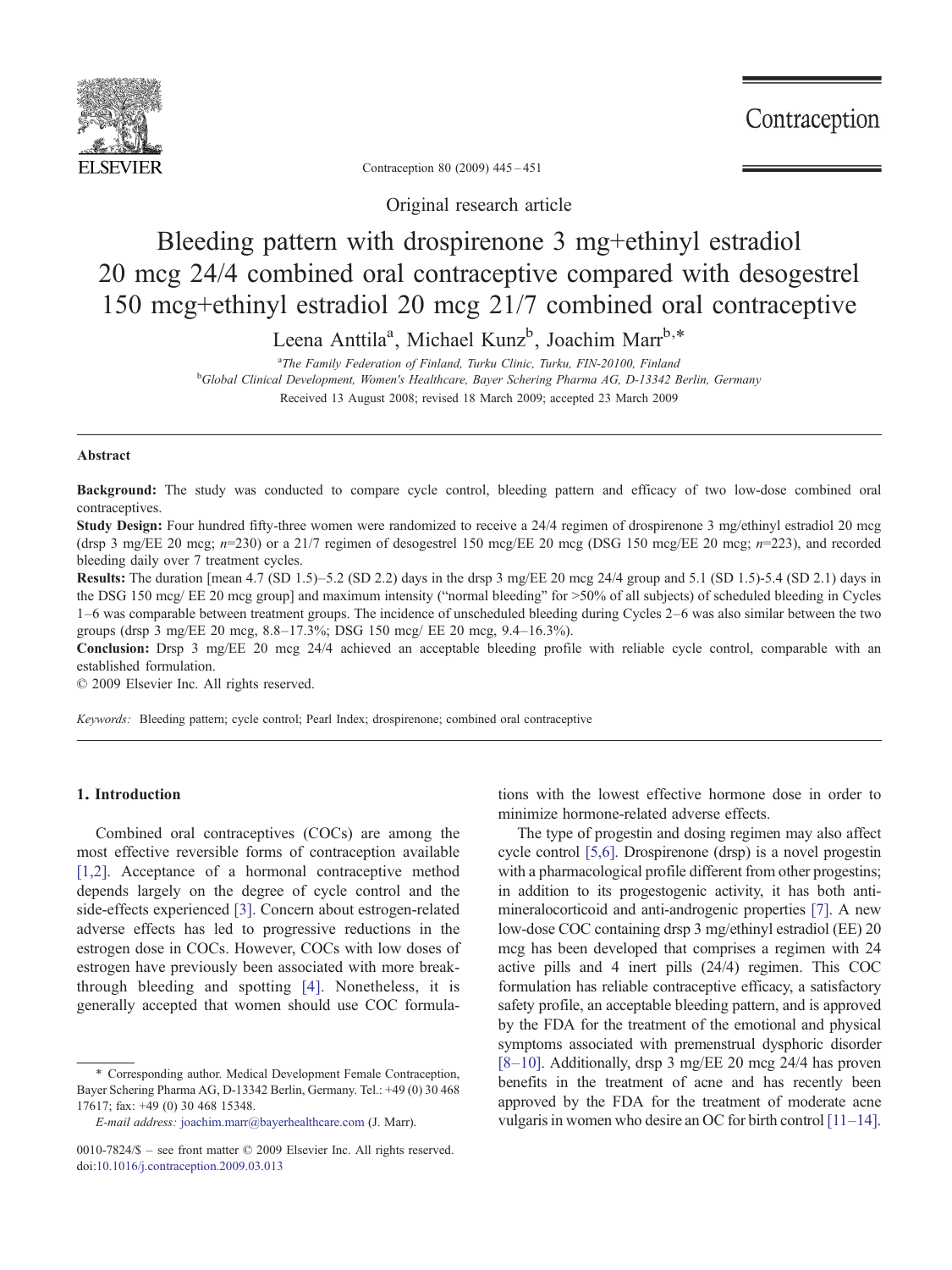The present study was undertaken to compare the bleeding pattern, cycle control, contraceptive efficacy and safety of drsp 3 mg/EE 20 mcg 24/4 COC regimen with a low-dose 21/7 preparation containing desogestrel (DSG) 150 mcg and EE 20 mcg. Good cycle control, contraceptive reliability and tolerability with the DSG 150 mcg/EE 20 mcg COC has been reported in other studies making this product a good comparison [\[15,16\]](#page-6-0).

## 2. Materials and methods

#### 2.1. Study design

This was a randomized, open, parallel group comparison study carried out at 19 study centers in four European countries (six in Austria, five in Finland, five in Lithuania and three in Estonia) between March 2004 and June 2005. The study was conducted in accordance with the Declaration of Helsinki and the International Conference of Harmonization Good Clinical Practice guidelines. Written informed consent was obtained from the study participants prior to enrollment.

## 2.2. Study population

Healthy women aged 18–35 years were recruited into the study. Smokers over the age of 30 years were precluded due to the age-dependent increased risk of arterial thrombosis among smokers using oral contraceptives. The exclusion criteria were consistent with the accepted contraindications for COC use and included pregnancy, obesity (body mass index  $>$  30 kg/m<sup>2</sup>), lactation or abortion within the last 3 months before start of treatment; hypersensitivity to any of the study drug ingredients; suspicious cervical smear result within last 6 months prior to start of treatment; use of DSG or drsp-containing COCs or intrauterine device/system within the last cycle before start of treatment; and use of depot contraception within last six cycles before start of treatment.

Women with irregular menstrual cycles, breakthrough bleeding or amenorrhea were not excluded from the study. Moreover, Chlamydia screening was not performed; therefore, Chlamydia was not included in the exclusion criteria.

# 2.3. Treatment

Participating subjects were randomized to receive either drsp 3 mg/EE 20 mcg for 24 consecutive days of active treatment followed by 4 days of a daily hormone-free pill (24/4 regimen) or DSG 150 mcg/EE 20 mcg for 21 consecutive days of active treatment followed by a 7-day pill-free period (21/7 regimen) for seven cycles. Computergenerated randomization was performed in blocks balanced for each treatment. The distribution of women to each treatment group was 1:1. Treatment started on the first day of menses for COC starters or scheduled bleeding for switchers.

## 2.4. Clinical assessments

Subjects were assessed at Visit 1 (initial screening), Visit 2 (admission to treatment and randomization), Visits 3 and 4

(Days 12–19 of the respective cycle) and finally at Visit 5 (10–17 days after last tablet intake). At Visit 1, physical and gynecological examinations (including cervical smear and breast palpation) were performed and medical, surgical and medication history were assessed to ensure study eligibility. At Visit 2, the subjects were assigned their medication and asked to undergo a pregnancy test before first pill intake. Subjects were also given diary cards to record pill intake and intensity of vaginal bleeding. At Visits 3 and 4, completed diary cards and used blister packs were collected and adverse events (AEs) were documented. Vital signs (heart rate and blood pressure) and body weight were assessed at each visit. A final physical and gynecological examination was performed at Visit 5. In order to monitor compliance, the participating women were requested to record tablet intake daily on their diary cards and return all used, partly used, or unused blister packs to the investigator at Visit 5.

The participating women were requested to start their bleeding record with first pill intake at the onset of regular bleeding. Bleeding intensity classifications were defined as follows: none, absence of any vaginal bleeding; spotting, less than associated with normal menstruation relative to the volunteer's experience with no need for sanitary protection (except for panty liners); light, less than associated with normal menstruation relative to the volunteer's experience with need for sanitary protection; normal, like normal menstruation relative to the volunteer's experience; and heavy, more than normal menstruation relative to the volunteer's experience.

#### 2.5. Efficacy assessments

Cycle control, bleeding patterns and unintended pregnancies were the primary variables. For cycle control analysis, time to onset, duration and intensity of scheduled bleeding and unscheduled bleeding episodes were identified. Scheduled bleeding was defined as a bleeding or spotting episode that began during the hormone-free period or started not more than 4 days before the last tablet intake (i.e., not before Day 17 or 20, respectively) in any cycle that continued through into the hormone-free interval. It is possible that scheduled bleeding may start during the hormone-free interval and last until the first few days of the next blister pack of tablets.

All other bleeding episodes besides scheduled bleeding were defined as unscheduled bleeding. Consequently, the bleeding episode at the beginning of the treatment in Cycle 1 was regarded as unscheduled bleeding. A bleeding/spotting episode was defined as a number of days with bleeding/ spotting proceeded by at least two bleeding-free days. A bleed-free interval consisted of at least 2 days without bleeding/spotting preceded and followed by at least 1 day of bleeding/spotting.

For bleeding pattern analysis, the mean total number bleeding/spotting days and mean length of all bleeding/ spotting episodes were identified. The bleeding pattern was characterized using 90-day reference periods as recom-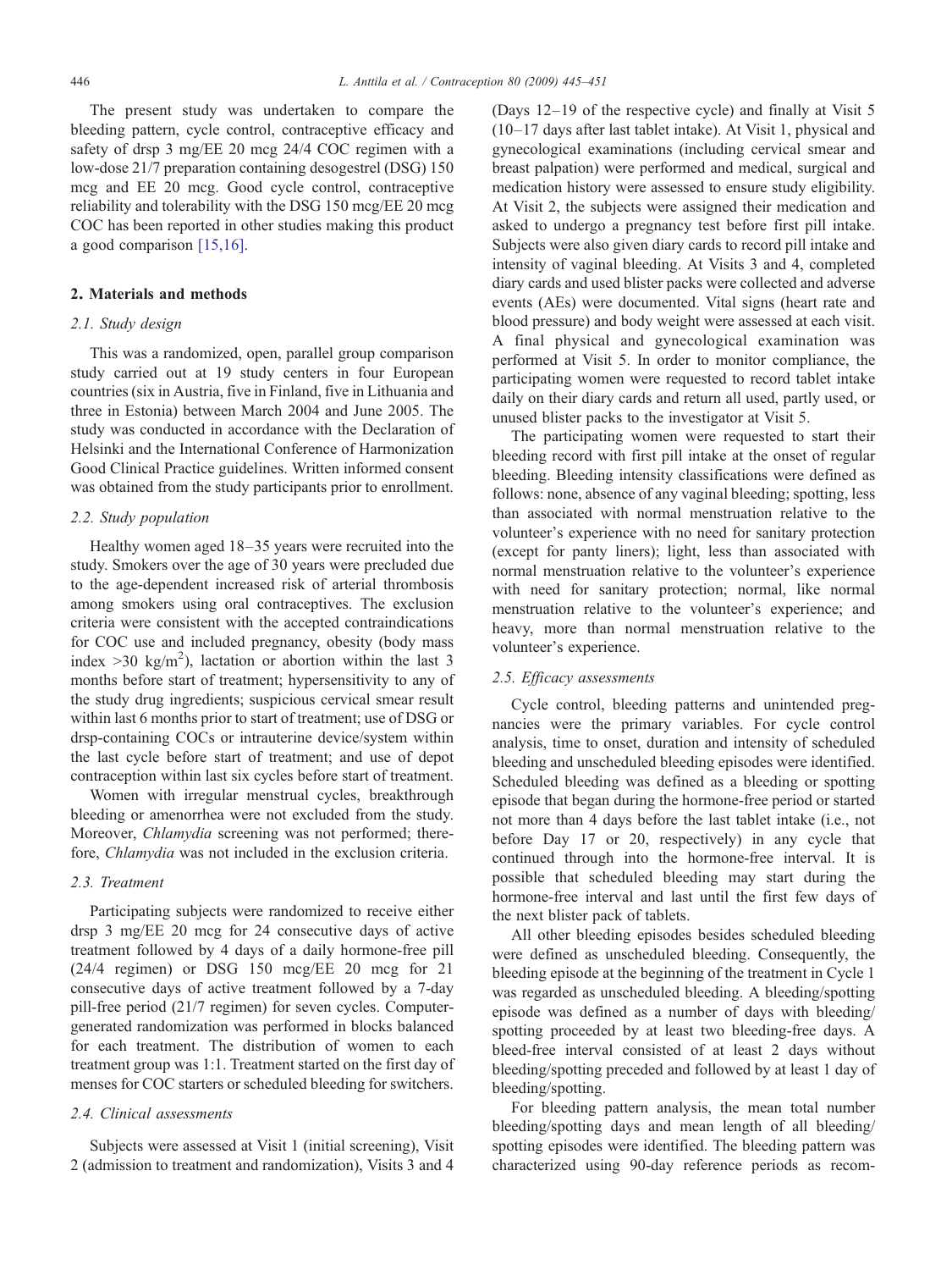Contraceptive efficacy was determined using the Pearl Index (PI) with the upper limit of two-sided 95% confidence interval (CI). Kaplan–Meier estimate for the probability of becoming pregnant was calculated supported with the 95% CI.

#### 2.6. Safety and tolerability assessments

Safety was evaluated by clinical laboratory tests, AE reports, physical and gynecological examinations and vital sign measurements. An AE was defined as any untoward medical occurrence in a study participant, which does not necessarily have a causal relationship with this treatment. AEs were coded using Medical Dictionary for Regulatory Activities (MedDRA), version 8.

#### 2.7. Satisfaction and well-being

At the final visit, the women were asked to give their assessments on their well-being while using drsp 3 mg/EE 20 mcg 24/4 or DSG 15 mcg/EE 20 mcg. Women were asked to rate their current overall physical and emotional well-being throughout the study compared with the status before the study using the following rating scale: much better, somewhat better, the same, somewhat worse and much worse. Using a five-point scale (very satisfied, somewhat satisfied, neither satisfied nor dissatisfied, dissatisfied, very dissatisfied), participating women rated their overall satisfaction with study medication. Finally, when asked what their plans for contraceptive use were in the next year, women were asked to choose from the following responses: study treatment, different hormonal contraceptive, different contraceptive method, no contraceptives and undecided.

#### 2.8. Sample size and data analysis

The sample size of 220 women per treatment group was chosen without biometrical consideration. Based on previous experience with other cycle control studies, this sample size was determined sufficient to describe reliably the bleeding patterns of both treatments [\[18\]](#page-6-0). The cycle control parameters (time to onset, duration and intensity of scheduled bleeding and unscheduled bleeding episodes) and bleeding patterns (mean total numbers bleeding/spotting days and mean length of all bleeding/spotting episodes) were summarized using descriptive statistics for each treatment and each cycle/reference period. Kaplan–Meier estimate for the probability of pregnancy was calculated supported with the 95% CI. Additionally, the PI and the adjusted PI were also calculated with the upper limit of two-sided 95% CI. Analyses were performed based on the full analysis set, which included all participating women who had taken at least one tablet and for whom at least one observation after dosing was available. Data from Cycle 7 were not included in the evaluation as documentation on this cycle was incomplete and therefore cannot be adequately reported (e.g., bleeding that was ongoing at the end of Cycle 7 was not documented in a subsequent follow-up cycle).

#### 3. Results

# 3.1. Subject disposition

A total of 453 women were randomized to receive either drsp 3 mg/EE 20 mcg  $24/4$  ( $n=230$ ) or DSG 15 mcg/EE 20 mcg regimen  $(n=223)$ . The full analysis set comprised 229 women in the drsp 3 mg/EE 20 mcg 24/4 group and 220 women in the DSG 150 mcg/EE 20 mcg group. Overall, 29 (12.6%) women in the drsp 3 mg/EE 20 mcg 24/4 group and 26 (11.7%) of the women in the DSG 150 mcg/EE 20 mcg group prematurely discontinued study medication. The reasons for premature discontinuation of the study medication (drsp 3 mg/EE 20 mcg 24/4 vs. DSG 150 mcg/EE 20 mcg) were AEs [18 (7.8%) vs. 9 (4.0%)], protocol deviation  $[1 (0.4\%)$  vs. 2  $(0.9\%)$ ], lost to follow-up  $[3 (1.3\%)$ vs. 2 (0.9%)], pregnancy [0 (0%) vs. 1 (0.4%)] and other [7  $(3.0\%)$  vs. 12  $(5.4\%)$ ]. The baseline characteristics were comparable for both treatment groups, as shown in Table 1.

### 3.2. Compliance

The mean number of pills taken per cycle ranged from 26.5 to 27.7 in the drsp 3 mg/EE 20 mcg 24/4 group (where accurate dosage is 28 pills) and 20.8 to 21.1 in the DSG 150 mcg/EE 20

Table 1

|                                      | drsp/EE<br>$(n=229)$ |               | DSG/EE<br>$(n=220)$ |                  | Total<br>$(n=449)$ |                  |
|--------------------------------------|----------------------|---------------|---------------------|------------------|--------------------|------------------|
|                                      | Mean                 | <b>SD</b>     | Mean                | <b>SD</b>        | Mean               | <b>SD</b>        |
| Age (years)                          | 25.2                 | 4.3           | 24.5                | 4.0              | 24.8               | 4.2              |
| Height (cm)                          | 167.4                | 5.8           | 166.6               | 6.0              | 167.0              | 5.9              |
| Weight (kg)                          | 62.4                 | 8.0           | 61.0                | 9.2              | 61.7               | 8.6              |
| BMI $(kg/m2)$                        | 22.3                 | 2.7           | 21.9                | 2.9              | 22.1               | 2.8              |
| Ethnic group                         | $\boldsymbol{n}$     | $\frac{0}{0}$ | $\boldsymbol{n}$    | $\frac{0}{0}$    | $\boldsymbol{n}$   | $\frac{0}{0}$    |
| Caucasian                            | 225                  | 98.3          | 219                 | 99.5             | 444                | 98.9             |
| Hispanic                             | 2                    | 0.9           | 1                   | 0.5              | 3                  | 0.7              |
| Asian                                | $\overline{2}$       | 0.9           | $\mathbf{0}$        | $\mathbf{0}$     | $\overline{c}$     | 0.4              |
| Contraceptive method<br>at screening | $\boldsymbol{n}$     | $\frac{0}{0}$ | $\boldsymbol{n}$    | $\frac{0}{0}$    | $\boldsymbol{n}$   | $\frac{0}{0}$    |
| Oral contraceptive                   | 133                  | 58.1          | 115                 | 52.3             | 248                | 55.2             |
| Condom                               | 73                   | 31.9          | 75                  | 34.1             | 148                | 33.0             |
| None                                 | 17                   | 7.4           | 14                  | 6.4              | 31                 | 6.9              |
| Other                                | 6                    | 2.6           | 16                  | 7.3              | 22                 | 4.9              |
| Current smoker                       | $\boldsymbol{n}$     | $\%$          | $\boldsymbol{n}$    | $\frac{0}{0}$    | $\boldsymbol{n}$   | $\frac{0}{0}$    |
| Yes                                  | 52                   | 22.7          | 72                  | 32.7             | 124                | 27.6             |
| $1 - 5$                              | 28                   | 12.2          | 28                  | 12.7             | 56                 | 12.5             |
| $6 - 10$                             | 17                   | 7.4           | 29                  | 13.2             | 46                 | 10.2             |
| $11 - 20$                            | 7                    | 3.1           | 15                  | 6.8              | 22                 | 4.9              |
| >20                                  | $\mathbf{0}$         | $\mathbf{0}$  | $\mathbf{0}$        | $\boldsymbol{0}$ | $\boldsymbol{0}$   | $\boldsymbol{0}$ |

BMI, body mass index.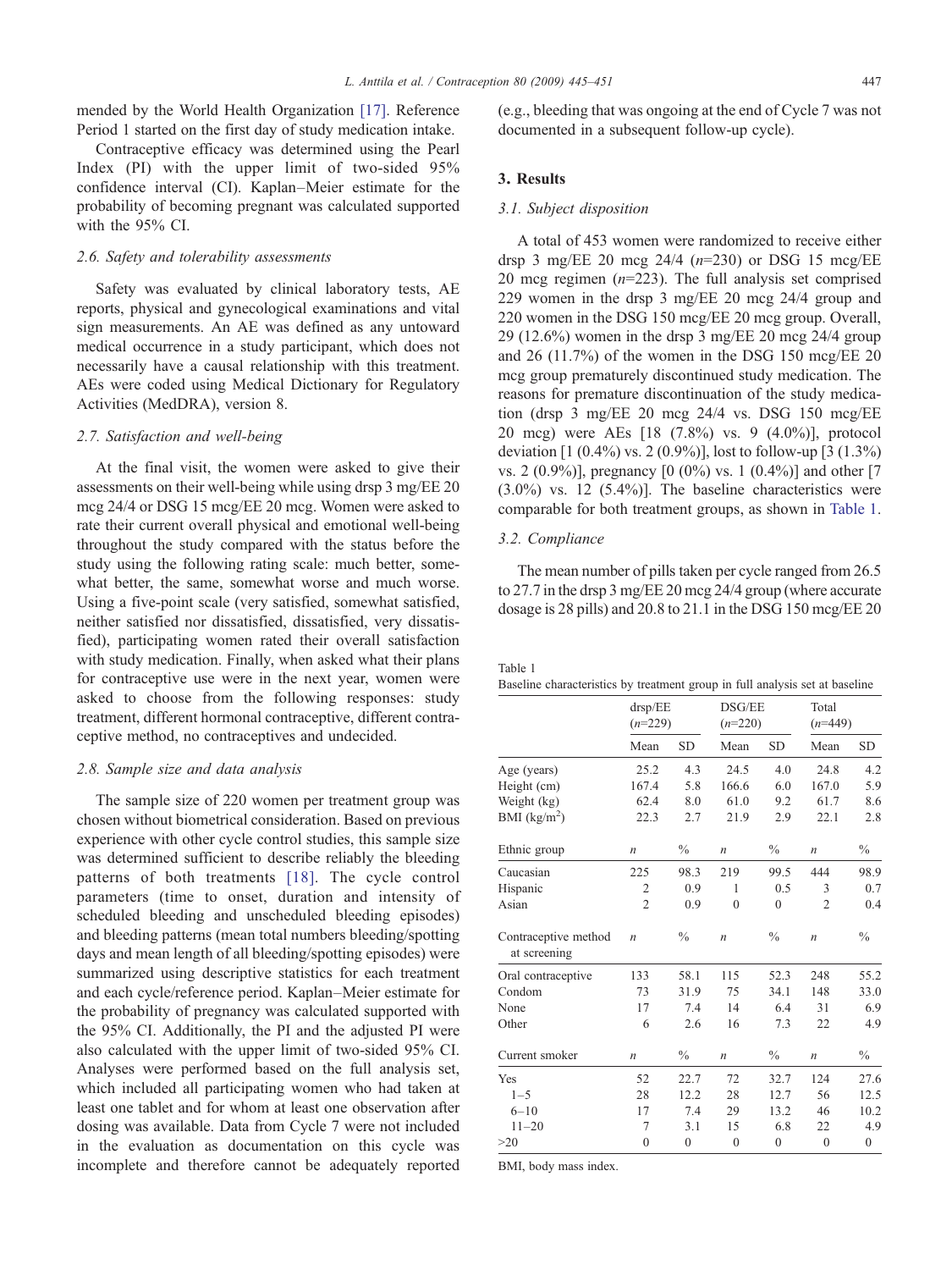<span id="page-3-0"></span>mcg group (where accurate dosage is 21 pills), suggesting good compliance to treatment in both groups.

## 3.3. Cycle control

Scheduled bleeding and unscheduled bleeding episodes were identified and analyzed (Figs. 1 and 2). Onset of scheduled bleeding ranged, on average, between 2.4 and 2.8 days after last active pill in the drsp 3 mg/EE 20 mcg 24/4 group and between 2.4 and 2.9 days after the last pill in the DSG 150 mcg/EE 20 mcg group. In the first cycle, 29 (14.0%) women in the drsp 3 mg/EE 20 mcg 24/4 group and 22 (12.9%) in the DSG 150 mcg/EE 20 mcg group did not experience scheduled bleeding. In Cycles 2–6, the proportion of women without scheduled bleeding was 4.6– 8.9% in the drsp 3 mg/EE 20 mcg 24/4 group and 2.6–6.0% in the DSG 150 mcg/EE 20 mcg group (Fig. 1). The maximum intensity of scheduled bleeding was "normal bleeding" for over 50% of subjects in Cycles 1–6 in both treatment groups. The scheduled bleeding intensity tended to be lighter for the drsp 3 mg/EE 20 mcg 24/4 group than the DSG 150 mcg/EE 20 mcg group. A trend toward a lower



Fig. 1. The proportion of subjects with scheduled bleeding (maximum intensity) in Cycles 1–6 in the (A) drsp 3 mg/EE 20 mcg group and the (B) DSG 150 mcg/EE 20 mcg group.



Fig. 2. The proportion of women with unscheduled bleeding in Cycles 2– 6 in the (A) drsp 3 mg/EE 20 mcg group and (B) the DSG 150 mcg/EE 20 mcg group.

proportion of "heavy bleeding" was experienced in the drsp 3 mg/EE 20 μg 24/4 group than in the DSG 150 mcg/EE 20 mcg group in Cycles  $1-6$  (Fig. 1).

The length of the scheduled bleeding episode was consistently around 5 days across both treatment groups and throughout Cycles 1–6. The mean length of a scheduled bleeding between Cycles 1 and 6 was 4.7 (SD1.5)–5.2 (SD 2.2) days in the drsp 3 mg/EE 20 mcg 24/4 group and 5.1 (SD 1.5)–5.4 (SD 2.1) days in the DSG 150 mcg/ EE 20 mcg group, respectively.

The mean maximum length of unscheduled bleeding episodes in the drsp 3 mg/EE 20 mcg 24/4 group and DSG 150 mcg/EE 20 mcg group reduced from 7.5 (SD 7.0) and 7.4 (SD 6.0) in Cycle 1 to 3.4 (SD 2.7)–5.4 (SD 6.2) and 3.9 (SD 4.2)–6.1 (5.1) in Cycles 2–6, respectively. The number and proportion of the volunteers reporting unscheduled bleeding was highest in the first cycle in both treatment groups; 200 (96.6%) in the drsp 3 mg/EE 20 mcg group and 165 (97.1%) in the DSG 150 mcg/ EE 20 mcg group. The high incidence of unscheduled bleeding in Cycle 1 is explained by the fact that the bleeding episode at the beginning of the treatment in Cycle 1 was regarded as unscheduled bleeding. In contrast,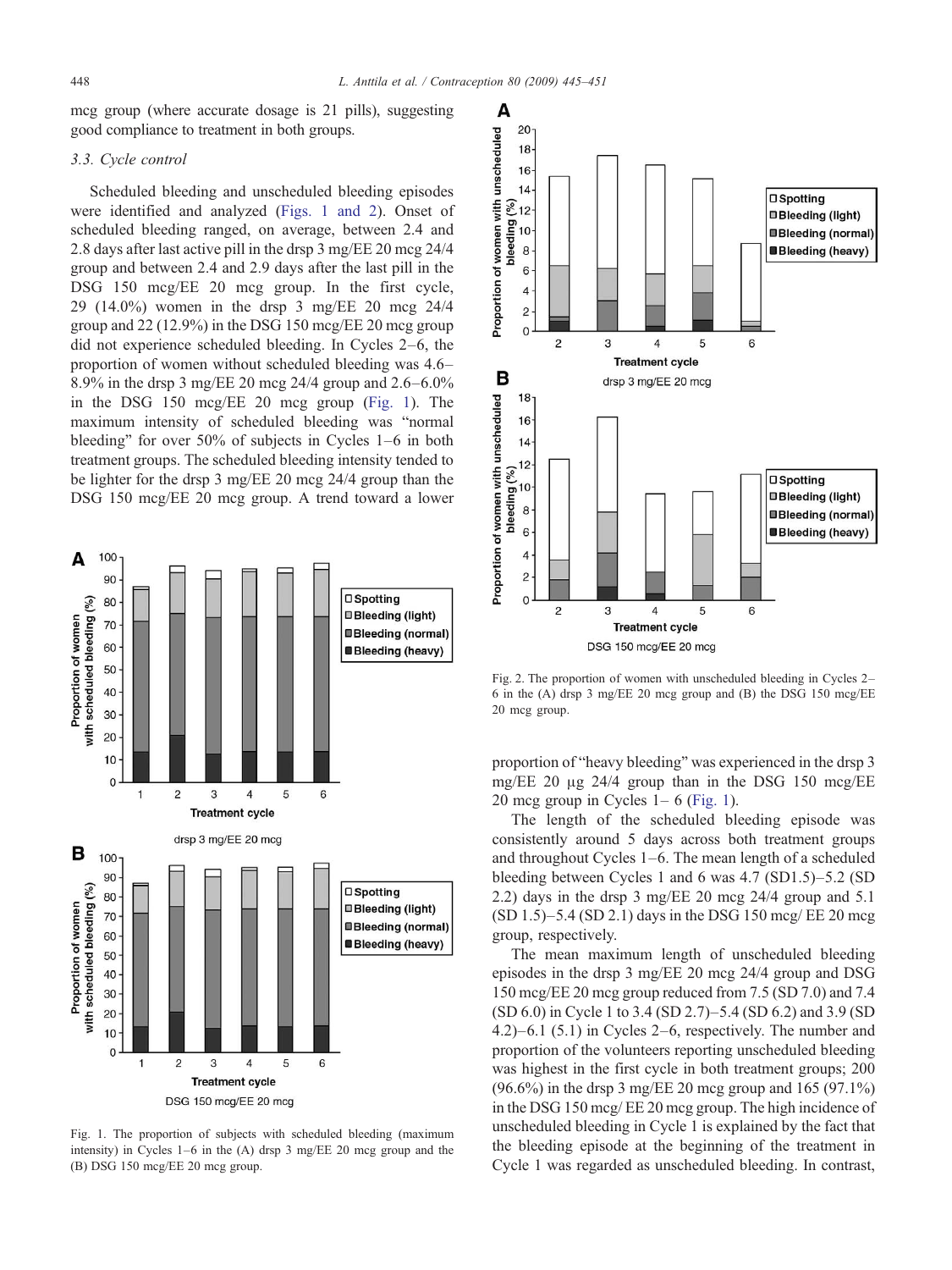the incidence of unscheduled bleeding during Cycles 2–6 was comparable between the two groups; 8.8–17.3% women in the drsp 3 mg/EE 20 mcg group and 9.4–16.3% in the DSG 150 mcg/ EE 20 mcg group [\(Fig. 2\)](#page-3-0).

In Cycle 1, the maximum intensity of unscheduled bleeding was "normal bleeding" for 128 women (64.0%) in the drsp 3 mg/EE 20 mcg group and 103 women (62.4%) in the DSG 150 mcg/EE 20 mcg group. However, in Cycles 2–6, the maximum intensity was "spotting" for 57.1–87.5% of the drsp 3 mg/EE 20 mcg group and 40.0–73.3% in the DSG 150 mcg/EE 20 mcg group ([Fig. 2\)](#page-3-0).

In Cycle 1, the mean number of unscheduled bleeding days was 8.4 days (SD 8.3) in the drsp 3 mg/EE 20 mcg 24/4 group and 8.1 days (SD 6.7) in the DSG 150 mcg/EE 20 mcg group. In Cycles 2–6, this number dropped to below 1 in both treatment groups, except for Cycle 3 in the DSG 150 mcg/EE 20 mcg group where the mean number of unscheduled bleeding days was 1.1 (SD 3.4). Similarly, the number of unscheduled bleeding episodes reduced from 1.3 (SD 0.6) and 1.2 (SD 0.5) in Cycle 1 to 0.1 (SD 0.3)–0.2 (SD 0.5) and 0.1 (SD 0.3)–0.2 (SD 0.4) for Cycles 2–6 in the drsp 3 mg/EE 20 mcg 24/4 group and DSG 150 mcg/EE 20 mcg group, respectively.

# 3.4. Bleeding pattern

Overall, the number and mean length of bleeding/spotting days per reference period were lower for the drsp 3 mg/EE 20 mcg 24/4 group. The mean total number of bleeding/ spotting days in the drsp 3 mg/EE 20 mcg 24/4 group and DSG 150 mcg/EE 20 mcg group were 23.6 and 24 days in Reference Period 1 and 16.1 and 16.6 days in Reference Period 2, respectively. Moreover, the mean length of all bleeding/spotting episodes (scheduled bleeding episodes and/ or the unscheduled bleeding episodes) was 5.6 in Reference Period 1 and 4.8 in Reference Period 2 in the drsp 3 mg/EE 20 mcg 24/4 group, and 5.7 in Reference Period 1 and 5.1 in Reference Period 2 in the DSG 150 mcg/EE 20 mcg group.

# 3.5. Contraceptive efficacy

The PIs for on-treatment pregnancies in the full analysis set were 0 (no pregnancies) with an upper two-sided 95% CI of 3.40 in the drsp 3 mg/EE 20 mcg 24/4 group and 0.93 (one pregnancy) with an upper two-sided 95% CI of 5.16 in the DSG 150 mcg/EE 20 mcg group. The adjusted PI was similar, 0.93, with the upper two-sided 95% CI of 5.18. This pregnancy was assessed as method failure. The Kaplan– Meier estimate for the probability of becoming pregnant in the DSG 150 mcg/EE 20 mcg group was 0.0045 (95% CI, 0.0006–0.0318) and 0 in the drsp 3 mg/EE mcg 24/4 group. The CI for the drsp 3 mg/EE 20 mcg 24/4 group could not be determined as there were no pregnancies.

#### 3.6. Safety and tolerability

AEs were similar between the treatment groups and were typical of those associated with hormonal contraceptive use. The most frequently reported AEs (reported by  $\geq 1\%$  of women in the full analysis set) considered "possibly" or "probably" related to treatment are presented in Table 2. AEs that occurred more than once and that led to premature discontinuation from the study in both treatment groups were headache, metrorrhagia, mood swings and loss of/decreased libido. No women in this study died. A total of 8 (1.8%) women experienced nonfatal serious AEs [3 in the drsp 3 mg/EE 20 mcg 24/4 group (limb injury, cervical smear result abnormal, peritonsillar abscess and tonsillitis) and 5 in the DSG 150 mcg/EE 20 mcg group (abscess, enteritis, gastroenteritis, ovarian cyst, optic neuritis, cervical smear result abnormal)], but they were assessed as not being treatment related.

Clinical laboratory findings and physical and gynecological examination assessments gave no reasons for any safety concerns.

#### 3.7. Subject satisfaction with study treatment

The majority of women were satisfied or very satisfied with the study treatment in the drsp 3 mg/EE 20 mcg 24/4 group (86.9%) and the DSG 150 mcg/EE 20 mcg group (85.4%) ([Fig. 3](#page-5-0)). When comparing their physical and emotional well-being during the treatment compared to the time before the study, the majority of women assessed it as "the same" for both physical (drsp 3 mg/EE 20 mcg 24/4 group, 61.1%; DSG 150 mcg/EE 20 mcg group, 63.6%) and

Table 2

| Most frequently reported AEs (reported by $\geq 1\%$ of women in the full analysis set) considered "possibly" or "probably" related to treatment |  |  |  |
|--------------------------------------------------------------------------------------------------------------------------------------------------|--|--|--|
|--------------------------------------------------------------------------------------------------------------------------------------------------|--|--|--|

| AE                       | drsp 3 mg/EE<br>20 mcg $(n=229)$ |      | DSG 150 mcg/EE<br>20 mcg $(n=220)$ |      | Overall $(n=449)$ |      |
|--------------------------|----------------------------------|------|------------------------------------|------|-------------------|------|
|                          | n                                | $\%$ | n                                  | $\%$ | n                 | $\%$ |
| Acne                     |                                  | 0.4  |                                    | 2.2  |                   | 1.3  |
| Breast pain              |                                  | 1.3  |                                    |      |                   | 0.7  |
| <b>Breast tenderness</b> |                                  | 2.6  |                                    | 0.5  |                   | 1.6  |
| Dysmenorrhea             |                                  | 1.3  |                                    | 0.9  |                   | 1.1  |
| Headache                 |                                  | 3.1  |                                    | 2.7  |                   | 2.9  |
| Metrorrhagia             |                                  | 2.6  |                                    | 2.7  |                   | 2.7  |
| Mood swings              |                                  | 1.3  |                                    | 0.5  |                   | 0.9  |
| Nausea                   |                                  |      |                                    | 1.4  |                   | 1.6  |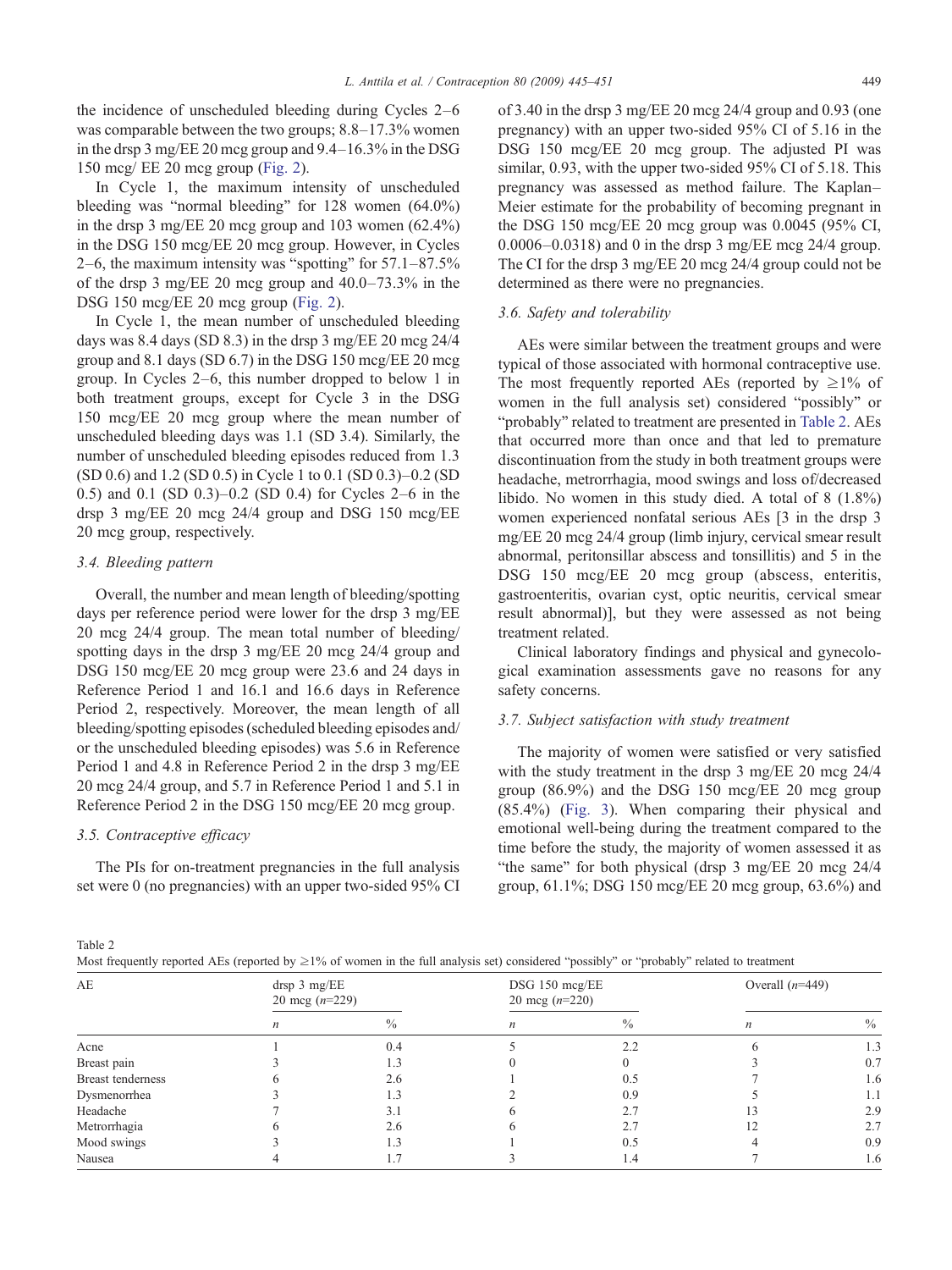<span id="page-5-0"></span>

Fig. 3. Overall satisfaction with the drsp 3 mg/EE 20 mcg and the DSG 150 mcg/EE 20 mcg COC following seven treatment cycles.

emotional (drsp 3 mg/EE 20 mcg group, 62.4%; DSG 150 mcg/EE 20 mcg group, 65.5%) aspects of well-being. Slightly more women in the drsp 3 mg/EE 20 mcg 24/4 group (28.8%) than in the DSG 150 mcg/EE 20 mcg group (25.4%) assessed their emotional well-being during the study as "better" or "much better" compared to the time before the study.

#### 4. Discussion

The present study shows that the drsp 3 mg/EE 20 mcg 24/4 COC is comparable to the established DSG 150 mcg/EE 20 mcg COC in terms of cycle control, contraceptive efficacy and tolerance. There was a trend toward a progressive decrease in the incidence of unscheduled bleeding throughout the study period in both treatment groups. Although cycle control data may not be directly comparable between studies because of the inherent variability in the definitions used [\[19\],](#page-6-0) our study is consistent with the general trend reported for other low-dose COCs[\[18,20](#page-6-0)–23]. Using the reference period analysis, again the decrease in bleeding/spotting days and the shorter mean length of bleeding/spotting episodes with continued use (i.e., from Reference Period 1 to 2) observed in our study are consistent with that reported with other COCs containing higher EE doses (30–40 mcg) [\[24\]](#page-6-0).

The contraceptive reliability of the two contraceptive preparations were comparable to each other, with no pregnancies occurring in the drsp 3 mg/EE 20 mcg group and one pregnancy occurring in the DSG 150 mcg/EE 20 mcg group. Moreover, the contraceptive efficacy of these two formulations was similar to those reported of other 20 mcg-containing COCs with different progestins [20–[23\].](#page-6-0)

AEs reported in this study were similar between the two treatment groups except breast symptoms and consistent with those experienced with other low-dose COCs [\[21,22\].](#page-6-0) Discontinuation from the study due to AEs was low in both

treatment groups (5.7% of all women overall), suggesting that both treatment medications were well tolerated.

The majority of women were satisfied or very satisfied with study treatment in both groups; 86.9% in the drsp 3 mg/ EE 20 mcg 24/4 group and 85.4% in the DSG 150 mcg/EE 20 mcg group. Accordingly, the majority of women rated their emotional and physical well being as "the same" as before they started medication in both treatment groups. A slightly larger proportion of women in the drsp 3 mg/EE 20 mcg 24/4 group (28.8%) assessed their emotional well-being as "better" or "much better" than before treatment started compared with women in the DSG 150 mcg/EE 20 mcg group (25.4%).

In conclusion, treatment with both formulations offered good and comparable cycle control. The occurrence of unscheduled bleeding was highest in the first treatment cycle and diminished throughout the study in both groups. The total mean number of bleeding/spotting days and the mean length of all bleeding/spotting episodes were slightly lower, and the maximum scheduled bleeding intensity lighter with drsp 3 mg/EE 20 mcg COC treatment than DSG/EE, but these differences were not statistically different. Overall, both drsp 3 mg/EE 20 mcg 24/4 and DSG 150 mcg/EE 20 mcg demonstrated good contraceptive efficacy and tolerability.

#### Acknowledgments

Funding for this study (Protocol No. 308020) was provided by Bayer Schering Pharma AG, Berlin, Germany. The authors would like to thank Danielle Turner her editorial assistance and Inka Wiegratz for her critical review of the manuscript.

# References

- [1] Trussell J. Contraceptive efficacy. In: Hatcher RA, Trussell J, Nelson AL, Cates W, Stewart FH, Kowal D, editors. Contraceptive technology: nineteenth revised edition. New York: Ardent Media; 2007. p. 747–826.
- [2] Shvarts S, Besinque K, Atkinson R, et al. New advances in contraception. Insights 2002:11–22.
- [3] Rosenberg MJ, Waugh MS. Oral contraceptive discontinuation: a prospective evaluation of frequency and reasons. Am J Obstet Gynecol 1998;179(3 Pt 1):577–82.
- [4] Hatcher RA, Guillebaud J. The pill: combined oral contraceptives. In: Hatcher RA, Trussell J, Stewart F, editors. Contraceptive technology, seventeenth revised edition. New York: Ardent Media Inc; 1998. p. 405–66.
- [5] Rosenberg MJ, Long SC. Oral contraceptives and cycle control: a critical review of the literature. Adv Contracept 1992;8(suppl 1): 35–45.
- [6] Kulier R, Helmerhorst FM, Maitra N, Gulmezoglu AM. Effectiveness and acceptability of progestogens in combined oral contraceptives — a systematic review. Reprod Health 2004;1:1–9.
- [7] Krattenmacher R. Drospirenone: pharmacology and pharmacokinetics of a unique progestogen. Contraception 2000;62:29–30.
- [8] Bachmann G, Sulak PJ, Sampson-Landers C, et al. Efficacy and safety of a low-dose 24-day combined oral contraceptive containing 20 micrograms ethinylestradiol and 3 mg drospirenone. Contraception 2004;70:191–8.